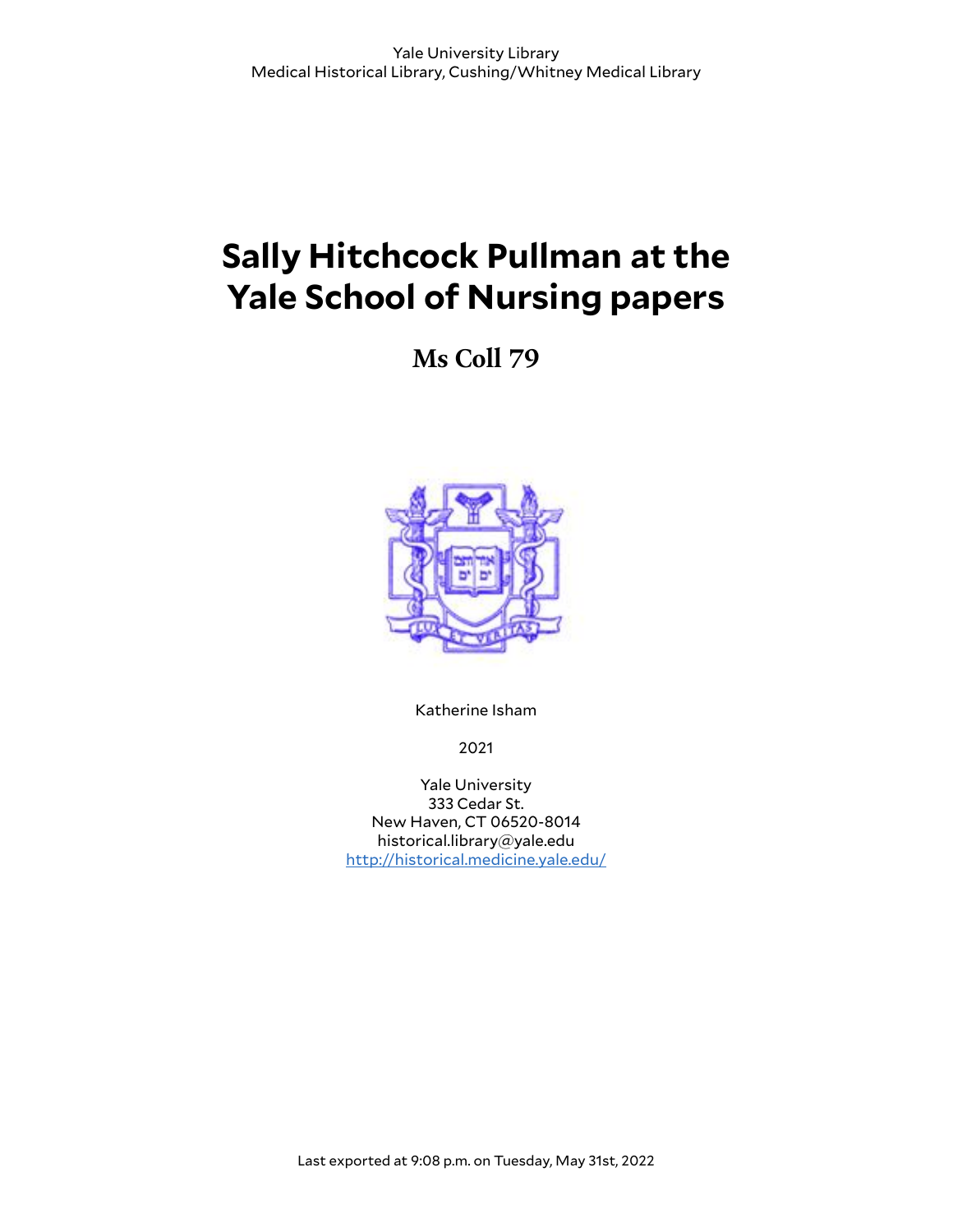# **Table of Contents**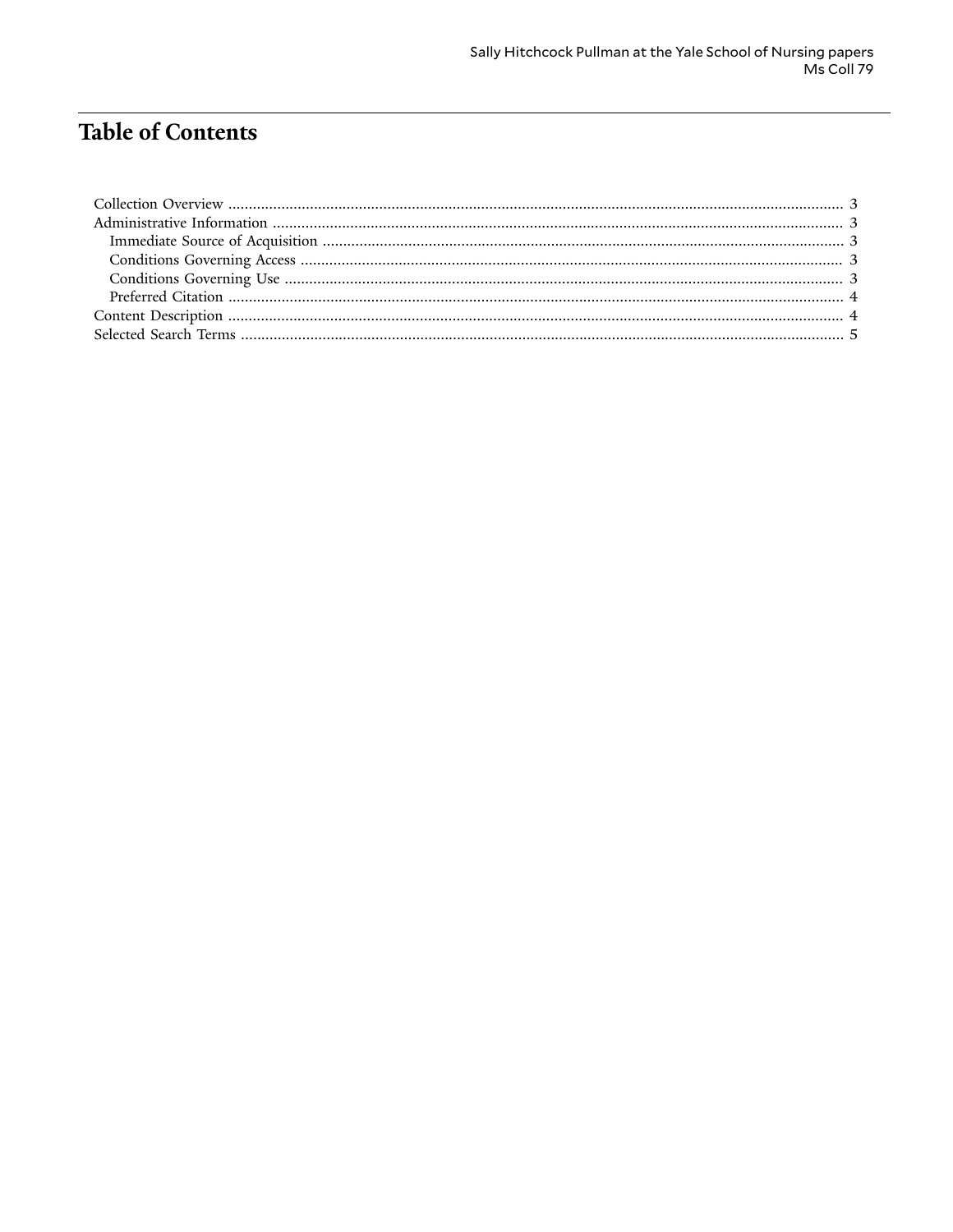#### <span id="page-2-0"></span>**Collection Overview**

|                                              | REPOSITORY: Medical Historical Library, Cushing/Whitney Medical Library<br><b>Yale University</b><br>333 Cedar St.<br>New Haven, CT 06520-8014<br>historical.library@yale.edu<br>http://historical.medicine.yale.edu/                                                                                                                                                                                                                                                                                                                                                                                                                                                                                                                                                                              |
|----------------------------------------------|----------------------------------------------------------------------------------------------------------------------------------------------------------------------------------------------------------------------------------------------------------------------------------------------------------------------------------------------------------------------------------------------------------------------------------------------------------------------------------------------------------------------------------------------------------------------------------------------------------------------------------------------------------------------------------------------------------------------------------------------------------------------------------------------------|
| <b>CALL NUMBER: Ms Coll 79</b>               |                                                                                                                                                                                                                                                                                                                                                                                                                                                                                                                                                                                                                                                                                                                                                                                                    |
|                                              | <b>CREATOR:</b> Pullman, Sally Hitchcock                                                                                                                                                                                                                                                                                                                                                                                                                                                                                                                                                                                                                                                                                                                                                           |
|                                              | <b>TITLE:</b> Sally Hitchcock Pullman at the Yale School of Nursing papers                                                                                                                                                                                                                                                                                                                                                                                                                                                                                                                                                                                                                                                                                                                         |
|                                              | <b>DATES: 1941-1944</b>                                                                                                                                                                                                                                                                                                                                                                                                                                                                                                                                                                                                                                                                                                                                                                            |
| PHYSICAL DESCRIPTION: .5 linear feet (1 box) |                                                                                                                                                                                                                                                                                                                                                                                                                                                                                                                                                                                                                                                                                                                                                                                                    |
| <b>LANGUAGE: English</b>                     |                                                                                                                                                                                                                                                                                                                                                                                                                                                                                                                                                                                                                                                                                                                                                                                                    |
|                                              | <b>SUMMARY:</b> Sally Hitchcock Pullman (1919-2020) earned a Master of Science in Nursing<br>from the Yale School of Nursing in 1944. She served as a WWII United States<br>Army nurse in the South Pacific and in 1997 authored Letters Home: memoirs<br>of one Army nurse in the Southwest Pacific in World War II about her wartime<br>experience. The collection documents Pullman's attendance at the Yale<br>School of Nursing from 1941-1944. Materials include course handouts,<br>notes, completed assignments, and commencement programs. Courses<br>documented include anatomy; chemistry; child development; drugs and<br>solutions; elements of public health; nutrition; nursing arts; obstetrical and<br>gynecological nursing; pathology, pediatrics; sociology; and therapeutics. |

**ONLINE FINDING AID:** To cite or bookmark this finding aid, please use the following link: [https://](https://hdl.handle.net/10079/fa/med.ms.0079) [hdl.handle.net/10079/fa/med.ms.0079](https://hdl.handle.net/10079/fa/med.ms.0079)

## <span id="page-2-1"></span>**Administrative Information**

#### <span id="page-2-2"></span>**Immediate Source of Acquisition**

Gift of the Sally H. Pullman Family, 2020.

#### <span id="page-2-3"></span>**Conditions Governing Access**

This collection is open for research.

#### <span id="page-2-4"></span>**Conditions Governing Use**

Copyright status for collection materials is unknown. Transmission or reproduction of materials protected by U.S. Copyright Law (Title 17, U.S.C.) beyond that allowed by fair use requires the written permission of the copyright owners. Works not in the public domain cannot be commercially exploited without permission of the copyright owners. Responsibility for any use rests exclusively with the user.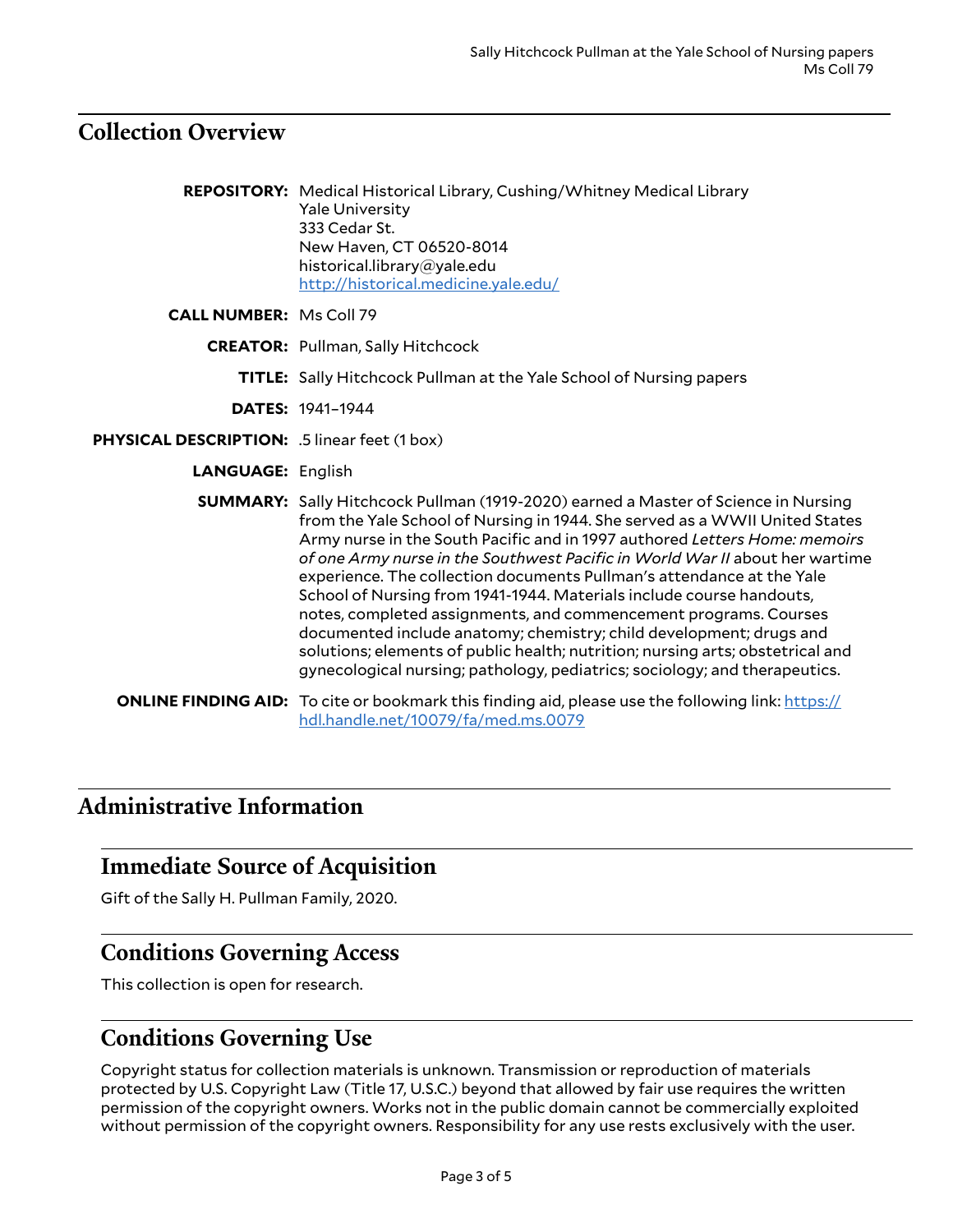## <span id="page-3-0"></span>**Preferred Citation**

Sally Hitchcock Pullman at the Yale School of Nursing papers. Historical Library, Harvey Cushing / John Hay Whitney Medical Library, Yale University.

## <span id="page-3-1"></span>**Content Description**

The collection documents Sally Hitchcock Pullman's attendance at the Yale School of Nursing from 1941-1944. Materials include course handouts, notes, completed assignments, and commencement programs. Courses documented include anatomy; chemistry; child development; drugs and solutions; elements of public health; nutrition; nursing arts; obstetrical and gynecological nursing; pathology, pediatrics; sociology; and therapeutics.